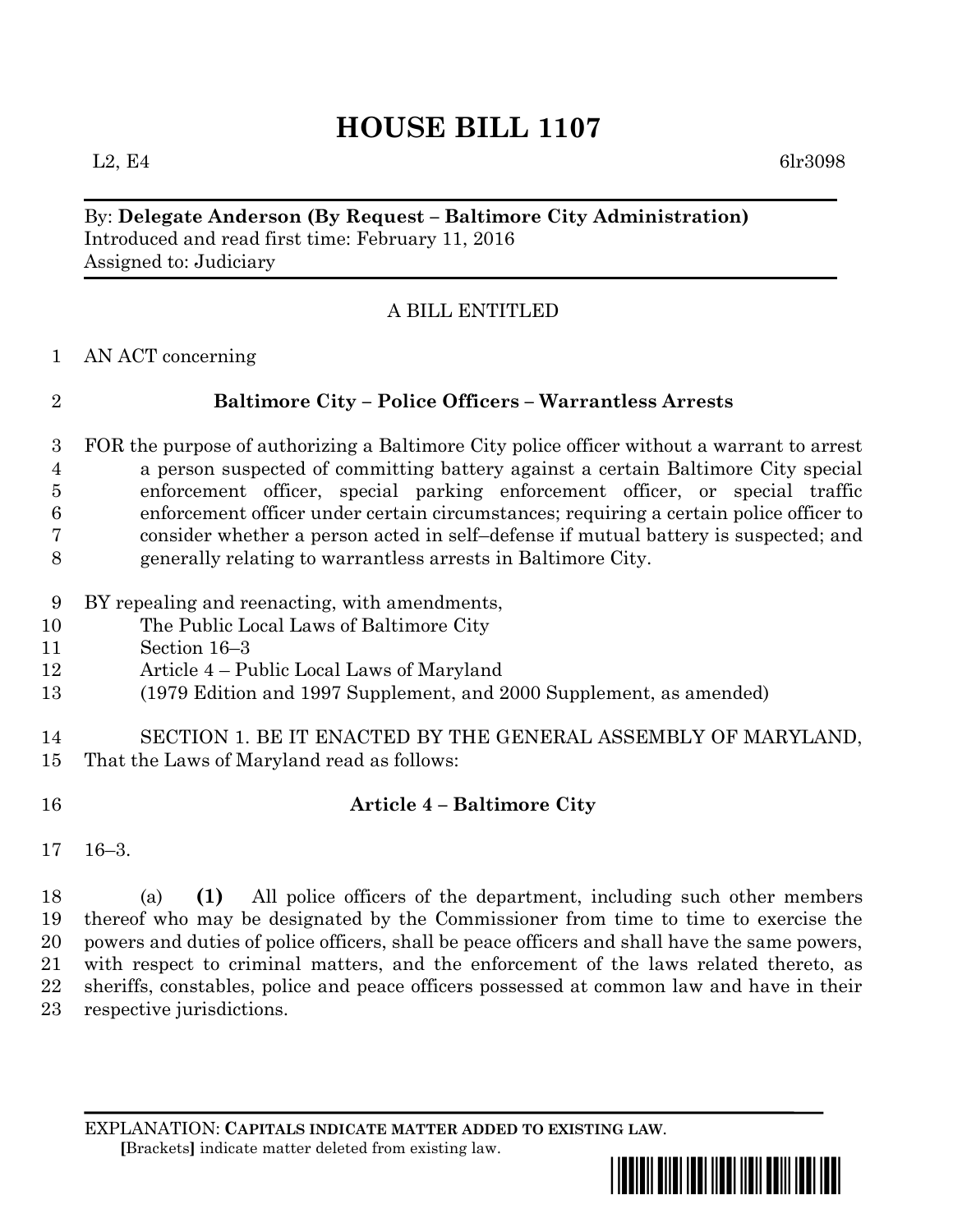#### **HOUSE BILL 1107**

 **(2)** Any person charged with commission of crime in the City of Baltimore, or in those areas outside the corporate limits of Baltimore City owned, controlled, operated or leased by the Mayor and City Council of Baltimore, and against whom criminal process shall have issued, may be arrested upon the same in any part of the State by police officers of the department, as constituted and established by this subtitle.

 **(3) IN ADDITION TO OTHER POWERS GRANTED TO POLICE OFFICERS OF THE DEPARTMENT, A POLICE OFFICER WITHOUT A WARRANT MAY ARREST A PERSON IF:**

 **(I) THE POLICE OFFICER HAS PROBABLE CAUSE TO BELIEVE THAT: 1. THE PERSON BATTERED: A. A SPECIAL ENFORCEMENT OFFICER AUTHORIZED UNDER SECTION 16–16A OF THIS SUBTITLE; B. A SPECIAL PARKING ENFORCEMENT OFFICER AUTHORIZED UNDER SECTION 16–16B OF THIS SUBTITLE; OR C. A SPECIAL TRAFFIC ENFORCEMENT OFFICER AUTHORIZED UNDER SECTION 16–16C OF THIS SUBTITLE; 2. THERE IS EVIDENCE OF PHYSICAL INJURY; AND 3. UNLESS THE PERSON IS ARRESTED IMMEDIATELY, THE PERSON: A. MAY NOT BE APPREHENDED; B. MAY CAUSE PHYSICAL INJURY OR PROPERTY DAMAGE TO ANOTHER; OR C. MAY TAMPER WITH, DISPOSE OF, OR DESTROY EVIDENCE; AND (II) A REPORT TO THE POLICE WAS MADE WITHIN 48 HOURS OF THE ALLEGED INCIDENT.**

 **(4) IF A POLICE OFFICER HAS PROBABLE CAUSE TO BELIEVE THAT MUTUAL BATTERY OCCURRED AND ARREST IS NECESSARY UNDER PARAGRAPH (3) OF THIS SUBSECTION, THE POLICE OFFICER SHALL CONSIDER WHETHER ONE OF THE PERSONS ACTED IN SELF–DEFENSE WHEN DETERMINING WHETHER TO ARREST**